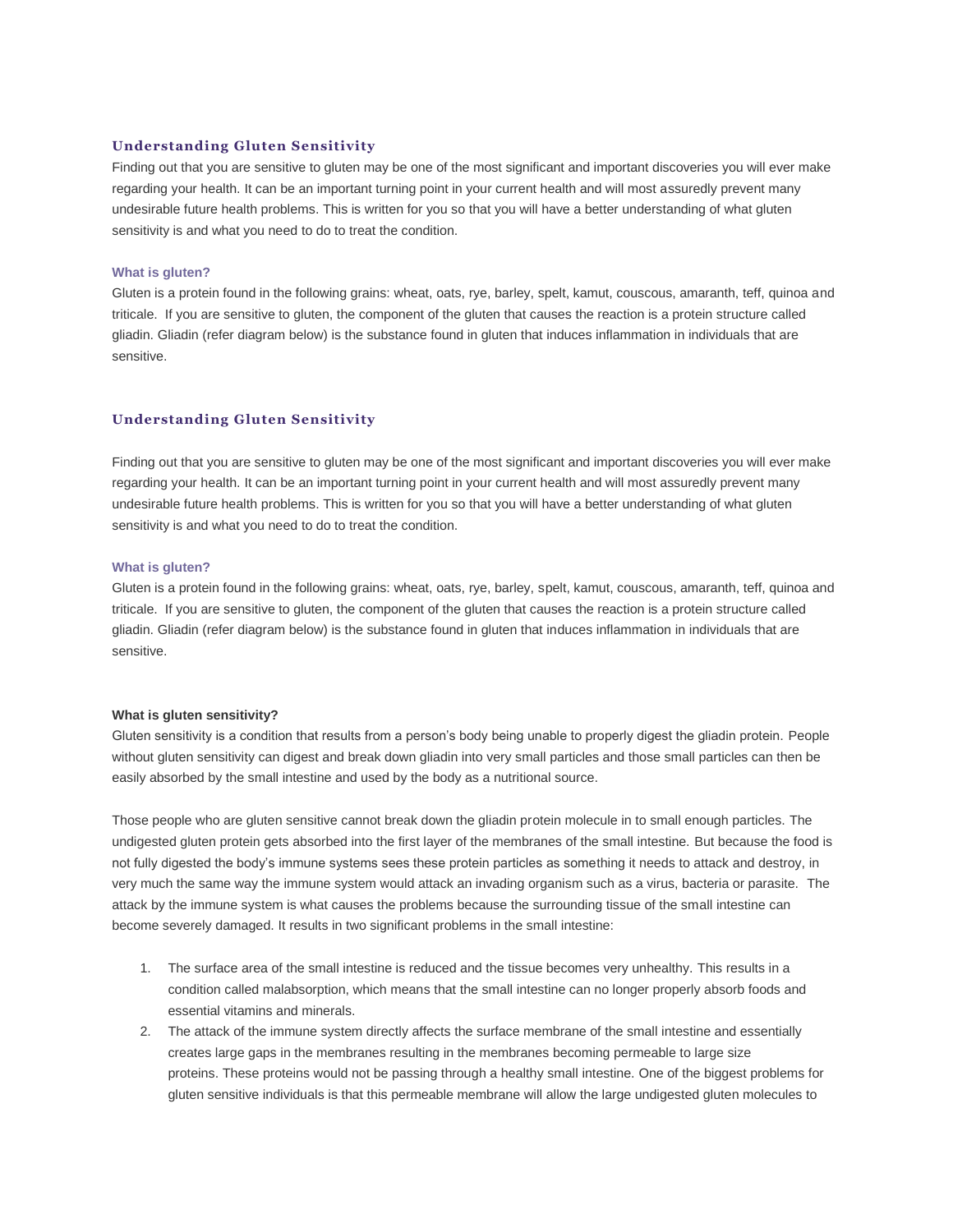enter the blood stream. These gluten molecules can then travel through the bloodstream and adhere to tissues distant from the small intestine and create damage to those tissues. This occurs because the immune system is actively fighting gluten molecules wherever it finds them. This phenomenon explains why gluten sensitivity can create problems throughout the body and may in fact create many symptoms in other parts of the body in addition to or other than the small intestine.

### **What conditions can be caused by gluten sensitivity?**

Gluten sensitivity can create a broad range of symptoms and conditions. One of the most serious of these is a condition called celiac disease. However, gluten sensitivity can create many other serious problems.

Below is a list of symptoms and conditions that have been documented to be associated with gluten sensitivity.

## **Possible Symptoms and Conditions of Gluten Sensitivity:**

- 1. Craving for wheat or inability to stop eating wheat
- 2. Allergies, asthma
- 3. Sinus congestion, post-nasal drip
- 4. Joint and muscle aches
- 5. Diarrhea and/or constipation
- 6. Gas, bloating, abdominal pain
- 7. Psoriasis, eczema or unexplained rash
- 8. Depression, hyperactivity or mood-swings
- 9. Unexplained fatigue
- 10. Frequent canker sores
- 11. Iron-deficiency anemia
- 12. Short stature
- 13. Ear-aches
- 14. Headaches

### **How is gluten sensitivity treated?**

The primary treatment for gluten sensitivity is to completely avoid all foods that contain gluten. This also includes avoiding other items such as nutritional supplements and/or medication that contains gluten. Wheat is by far the most common source of gluten.

#### **Testing for gluten sensitivity**

There are multiple methods used to test for gluten sensitivity. If any one of the testing methods below shows a positive reaction to gluten then you need to consider yourself gluten sensitive.

- 1. Saliva IgG antibodies to gliadin. (IgG and IgM are specific types of antibodies. Antibodies are special proteins made by blood cells to protect the body against dangerous substances or organisms).
- 2. Saliva IgM antibodies to gliadin.
- 3. Serum IgG anti-gliadin antibodies.
- 4. Serum IgM anti-gliadin antibodies.
- 5. Serum anti-transglutaminase (this test is a specific test for a serious condition resulting from gluten sensitivity called Celiac Disease).
- 6. Elimination Diet if you eliminate gluten out of your diet and your symptoms improve.